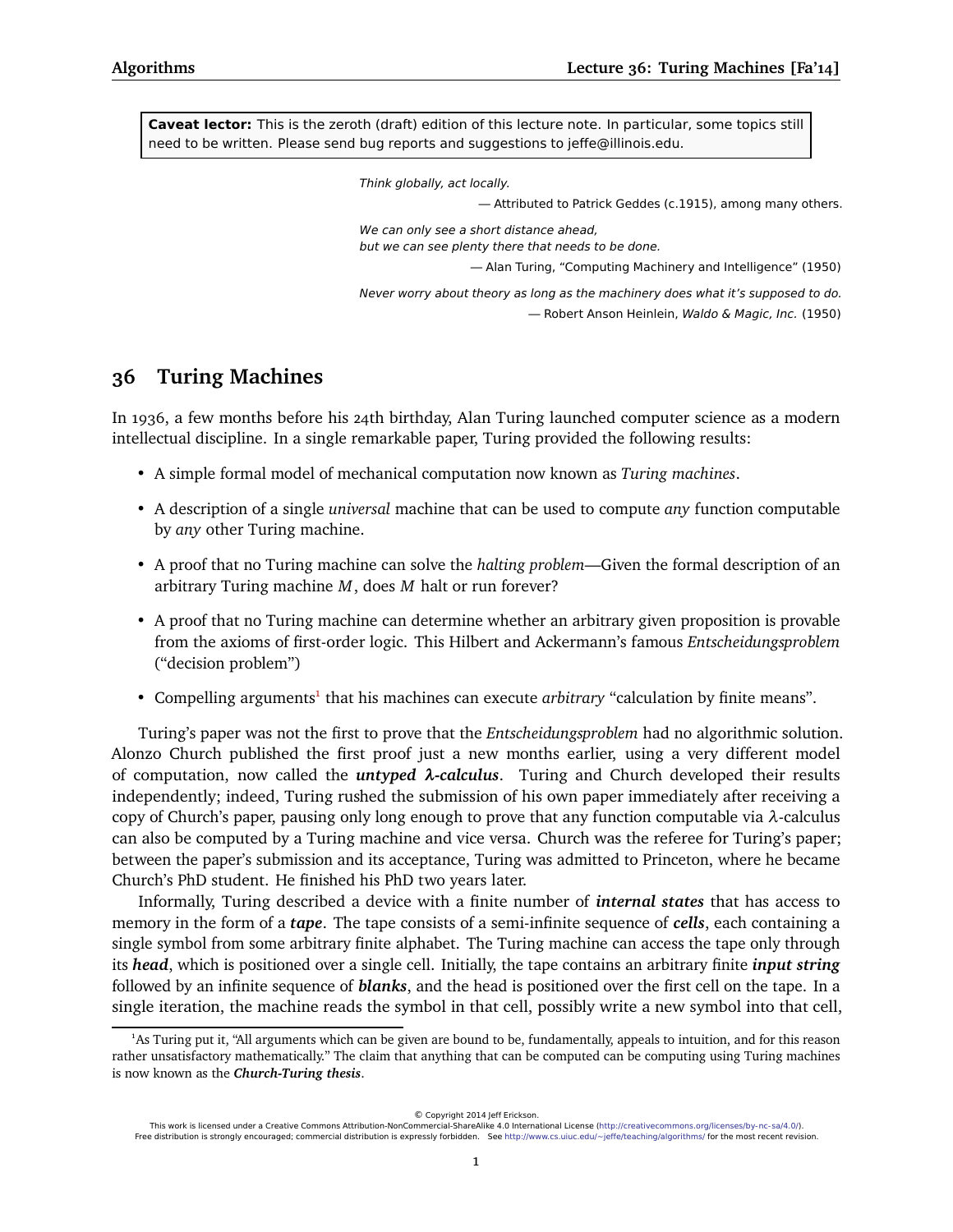possibly changes its internal state, possibly moves the head to a neighboring cell, and possibly halts. The precise behavior of the machine at each iteration is entirely determined by its internal state and the symbol that it reads. When the machine halts, it indicates whether it has *accepted* or *rejected* the original input string.



A few iterations of a six-state Turing machine.

## **36.1 Why Bother?**

Students used to thinking of computation in terms of higher-level operations like random memory accesses, function calls, and recursion may wonder why we should even consider a model as simple and constrained as Turing machines. Admittedly, Turing machines are a terrible model for thinking about *fast* computation; simple operations that take constant time in the standard random-access model can require *arbitrarily* many steps on a Turing machine. Worse, seemingly minor variations in the precise definition of "Turing machine" can have significant impact on problem complexity. As a simple example (which will make more sense later), we can reverse a string of *n* bits in  $O(n)$  time using a two-tape Turing machine, but the same task provably requires  $\Omega(n^2)$  time on a single-tape machine.

But here we are not interested in finding *fast* algorithms, or indeed in finding algorithms at all, but rather in proving that some problems cannot be solved by *any* computational means. Such a bold claim requires a formal definition of "computation" that is simple enough to support formal argument, but still powerful enough to describe arbitrary algorithms. Turing machines are ideal for this purpose. In particular, Turing machines are powerful enough to *simulate other Turing machines*, while still simple enough to let us build up this self-simulation from scratch, unlike more complex but efficient models like the standard random-access machine

(Arguably, self-simulation is even simpler in Church's *λ*-calculus, or in Schönfinkel and Curry's combinator calculus, which is one of many reasons those models are more common in the design and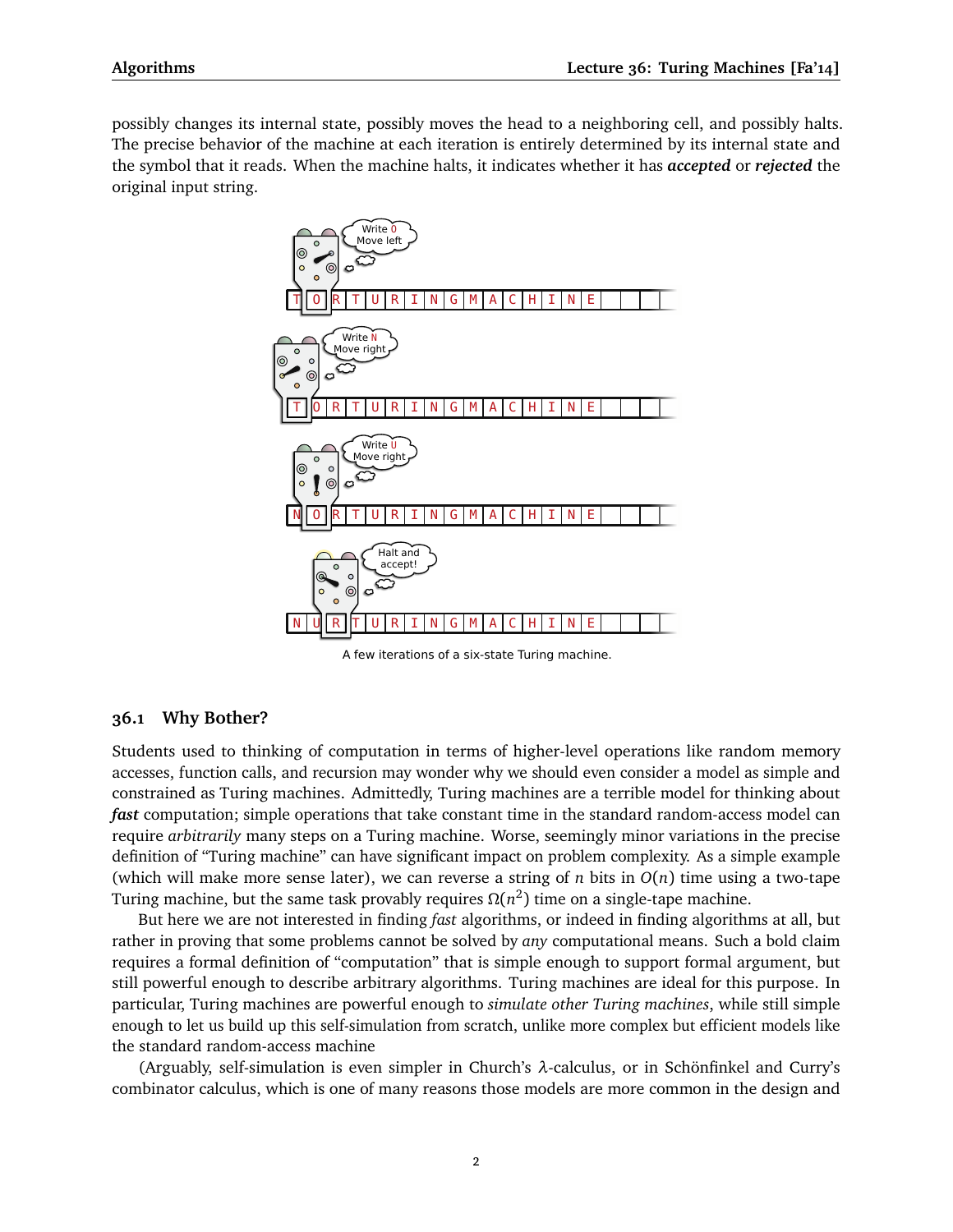analysis of programming languages than Turing machines. Those models much more abstract; in particular, they are harder to show equivalent to standard iterative models of computation.)

## **36.2 Formal Definitions**

Formally, a Turing machine consists of the following components. (Hang on; it's a long list.)

- An arbitrary finite set *Γ* with at least two elements, called the *tape alphabet*.
- An arbitrary symbol ∈ *Γ* , called the *blank symbol* or just the *blank*.
- An arbitrary nonempty subset  $\Sigma \subseteq (\Gamma \setminus \{\Box\})$ , called the *input alphabet*.
- Another arbitrary finite set *Q* whose elements are called *states*.
- Three distinct special states start, accept, reject ∈ *Q*.
- A *transition* function  $\delta$ :  $(Q \setminus \{\text{accept}, \text{reject}\}) \times \Gamma \to Q \times \Gamma \times \{-1, +1\}.$

A *configuration* or *global state* of a Turing machine is represented by a triple (*q*, *x*, *i*) ∈ *Q* × *Γ* <sup>∗</sup> × N, indicating that the machine's internal state is  $q$ , the tape contains the string  $x$  followed by an infinite sequence of blanks, and the head is located at position *i*. Trailing blanks in the tape string are ignored; the triples  $(q, x, i)$  and  $(q, x\Box, i)$  describe exactly the same configuration.

The transition function  $\delta$  describes the evolution of the machine. For example,  $\delta(q, a) = (p, b, -1)$ means that when the machine reads symbol *a* in state *q*, it changes its internal state to *p*, writes symbol *b* onto the tape at its current location (replacing *a*), and then decreases its position by 1 (or more intuitively, moves one step to the left). If the position of the head becomes negative, no further transitions are possible, and the machine *crashes*.

We write  $(p, x, i) \Rightarrow_M (q, y, j)$  to indicate that Turing machine *M* transitions from the first configuration to the second in one step. (The symbol  $\Rightarrow$  is often pronounced "yields"; I will omit the subscript *M* if the machine is clear from context.) For example,  $\delta(p, a) = (q, b, \pm 1)$  means that

$$
(p, xay, i) \Rightarrow (q, xby, i \pm 1)
$$

for any non-negative integer *i*, any string *x* of length *i*, and any string *y*. The evolution of any Turing machine is *deterministic*; each configuration *C* yields a *unique* configuration *C'*. We write  $C \Rightarrow C'$  to indicate that there is a (possibly empty) sequence of transitions from configuration *C* to configuration *C* 0 . (The symbol ⇒<sup>∗</sup> can be pronounced "eventually yields".)

The initial configuration is (*w*, start, 0) for some arbitrary (and possibly empty) *input string*  $w \in \Sigma^*$ . If *<sup>M</sup>* eventually reaches the accept state—more formally, if (*w*, start, 0) <sup>⇒</sup><sup>∗</sup> (*x*, accept, *i*) for some string *x* ∈ *Γ* ∗ and some integer *i*—we say that *M accepts* the original input string *w*. Similarly, if *M* eventually reaches the reject state, we say that *M rejects w*. We must emphasize that "rejects" and "does not accept" are *not* synonyms; if *M* crashes or runs forever, then *M* neither accepts nor rejects *w*.

We distinguish between two different senses in which a Turing machine can "accept" a language. Let *M* be a Turing machine with input alphabet *Σ*, and let *L* ⊆ *Σ* <sup>∗</sup> be an arbitrary language over *Σ*.

- *M recognizes* or *accepts L* if and only if *M* accepts every string in *L* but nothing else. A language is *recognizable* (or *semi-computable* or *recursively enumerable*) if it is recognized by some Turing machine.
- *M decides L* if and only if *M* accepts every string in *L* and rejects every string in *Σ* ∗ \ *L*. Equivalently, *M* decides *L* if and only if *M* recognizes *L* and halts (without crashing) on all inputs. A language is *decidable* (or *computable* or *recursive*) if it is decided by some Turing machine.

Trivially, every decidable language is recognizable, but (as we will see later), not every recognizable language is decidable.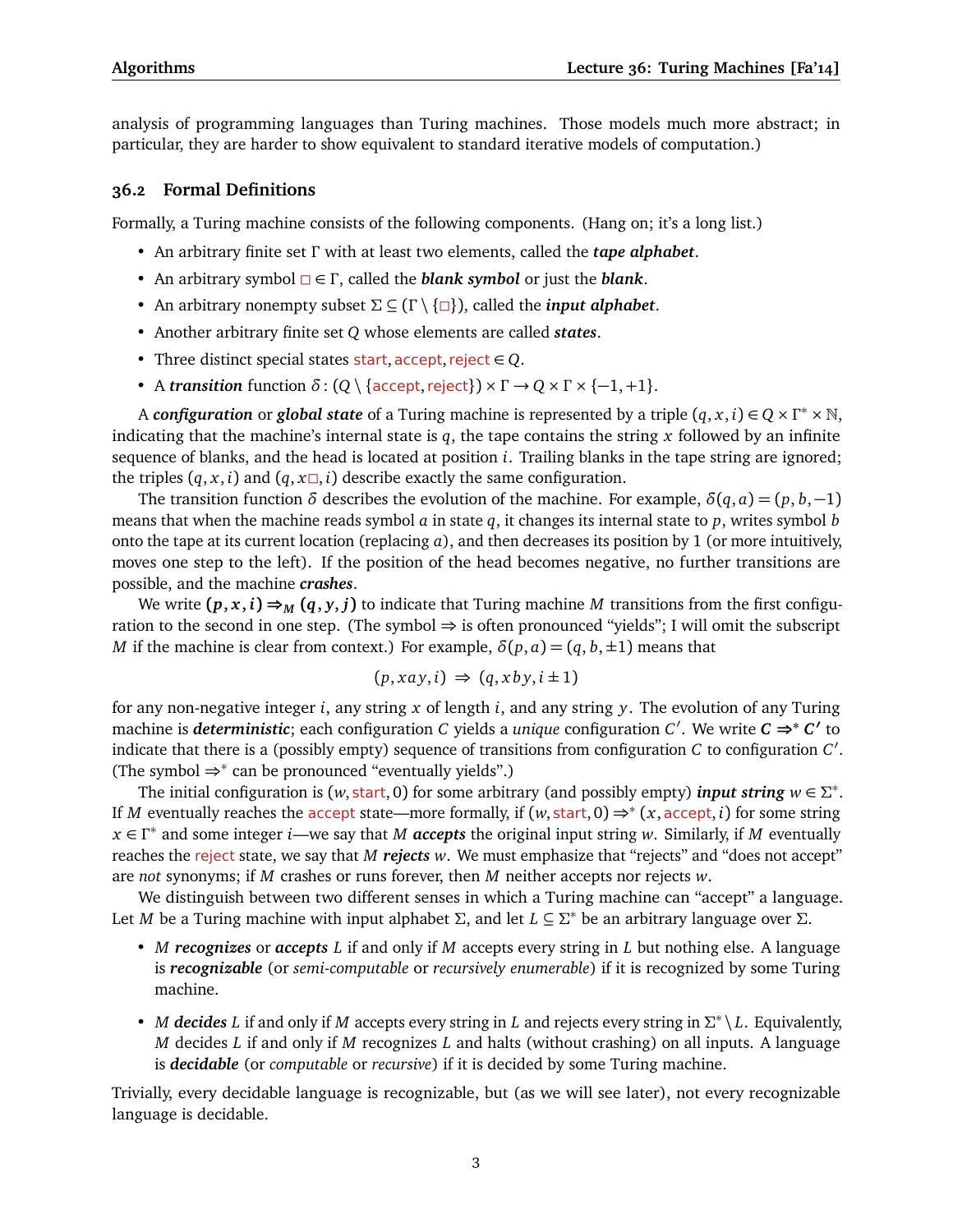## **36.3 A First Example**

Consider the language  $L = \{0^n 1^n 0^n \mid n \ge 0\}$ . This language is neither regular nor context-free, but it can be decided by the following six-state Turing machine. The alphabets and states of the machine are defined as follows:

$$
\Gamma = \{0, 1, \text{m}, x, \Box\}
$$
  
\n
$$
\Sigma = \{0, 1\}
$$
  
\n
$$
Q = \{\text{start}, \text{seek1}, \text{seek0}, \text{reset}, \text{verify}, \text{accept}, \text{reject}\}
$$

The transition function is described in the following table; all unspecified transitions lead to the reject state. We also give a graphical representation of the same machine, which resembles a drawing of a DFA, but with output symbols and actions specified on each edge. For example, we indicate the transition  $\delta(p, \theta) = (q, 1, +1)$  by writing  $\theta/1, +1$  next to the arrow from state *p* to state *q*.

| $\delta(p, a) = (q, b, \Delta)$                             | explanation                                |
|-------------------------------------------------------------|--------------------------------------------|
| $\delta$ (start, $\theta$ ) = (seek1, \$, +1)               | mark first $\theta$ and scan right         |
| $\delta$ (start, x) = (verify, \$, +1)                      | looks like we're done, but let's make sure |
| $\delta$ (seek1, 0) = (seek1, 0, +1)                        | scan rightward for 1                       |
| $\delta$ (seek1, x) = (seek1, x, +1)                        |                                            |
| $\delta$ (seek1, 1) = (seek0, x, +1)                        | mark 1 and continue right                  |
| $\delta$ (seek0, 1) = (seek0, 1, +1)                        | scan rightward for $\theta$                |
| $\delta$ (seek0, x) = (seek0, x, +1)                        |                                            |
| $\delta$ (seek0, 0) = (reset, x, +1)                        | mark $\theta$ and scan left                |
| $\delta$ (reset, 0) = (reset, 0, -1)                        | scan leftward for \$                       |
| $\delta$ (reset, 1) = (reset, 1, -1)                        |                                            |
| $\delta$ (reset, x) = (reset, x, -1)                        |                                            |
| $\delta$ (reset, \$) = (start, \$, +1)                      | step right and start over                  |
| $\delta$ (verify, x) = (verify, \$, +1)                     | scan right for any unmarked symbol         |
| $\delta$ (verify, $\square$ ) = (accept, $\square$ , $-1$ ) | success!                                   |

The transition function for a Turing machine that decides the language  $\{0^n1^n0^n \mid n \geq 0\}.$ 



A graphical representation of the example Turing machine

Finally, we trace the execution of this machine on two input strings:  $001100 \in L$  and  $00100 \notin L$ . In each configuration, we indicate the position of the head using a small triangle instead of listing the position explicitly. Notice that we automatically add blanks to the tape string as necessary. Proving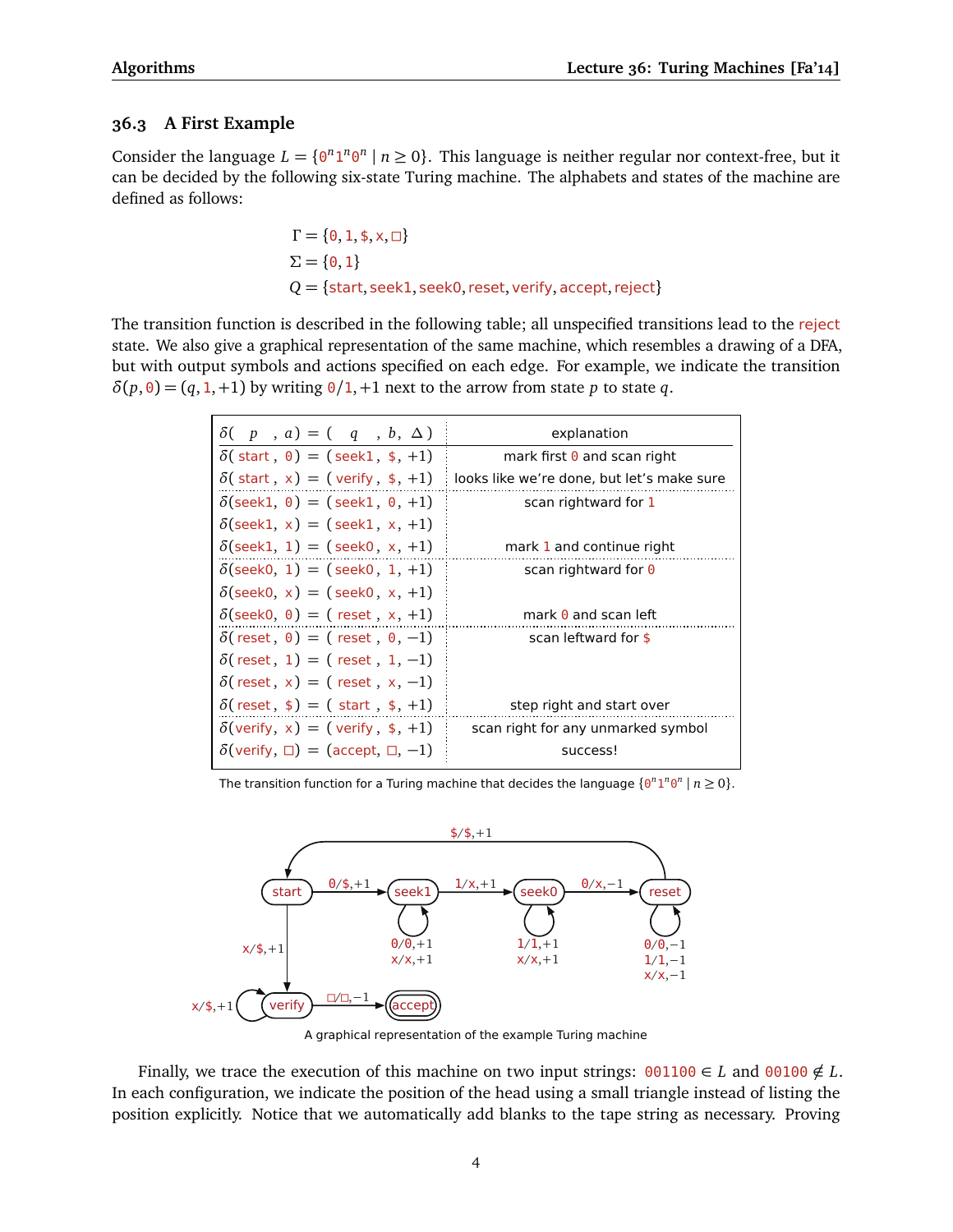that this machine actually decides *L*—and in particular, that it never crashes or infinite-loops—is a straightforward but tedious exercise in induction.

$$
(\text{start}, \mathbf{Q01100}) \Rightarrow (\text{seek1}, \mathbf{\$Q1100}) \Rightarrow (\text{seek1}, \mathbf{\$01100}) \Rightarrow (\text{seek0}, \mathbf{\$0x100}) \Rightarrow (\text{seek0}, \mathbf{\$0x1Q0})
$$
\n
$$
\Rightarrow (\text{reset}, \mathbf{\$0x1x0}) \Rightarrow (\text{reset}, \mathbf{\$0x1x0}) \Rightarrow (\text{reset}, \mathbf{\$Qx1x0}) \Rightarrow (\text{reset}, \mathbf{\$Qx1x0}) \Rightarrow (\text{reset}, \mathbf{\$Qx1x0})
$$
\n
$$
\Rightarrow (\text{start}, \mathbf{\$Qx1x0})
$$
\n
$$
\Rightarrow (\text{seek1}, \mathbf{\$x1x0}) \Rightarrow (\text{seek1}, \mathbf{\$x1x0}) \Rightarrow (\text{seek0}, \mathbf{\$xxxx0}) \Rightarrow (\text{seek0}, \mathbf{\$xxxx0}) \Rightarrow (\text{reset}, \mathbf{\$xxxx0}) \Rightarrow (\text{reset}, \mathbf{\$xxxx0}) \Rightarrow (\text{reset}, \mathbf{\$xxxx0}) \Rightarrow (\text{reject}, \mathbf{\$xxxx0}) \Rightarrow (\text{verify}, \mathbf{\$x5xxx}) \Rightarrow (\text{verify}, \mathbf{\$x5xxx}) \Rightarrow (\text{verify}, \mathbf{\$x5xxx}) \Rightarrow (\text{verify}, \mathbf{\$x5x00}) \Rightarrow (\text{verify}, \mathbf{\$x5x00}) \Rightarrow (\text{verify}, \mathbf{\$x5x00}) \Rightarrow (\text{verify}, \mathbf{\$x5x00}) \Rightarrow (\text{verify}, \mathbf{\$x5x00}) \Rightarrow (\text{verify}, \mathbf{\$x5x00}) \Rightarrow (\text{accept}, \mathbf{\$x5x00}) \Rightarrow (\text{accept}, \mathbf{\$x5x00}) \Rightarrow (\text{accept}, \mathbf{\$x5x00}) \Rightarrow (\text{accept}, \mathbf{\$x5x00}) \Rightarrow (\text{every}, \mathbf{\$x5x00}) \Rightarrow (\text{verify}, \mathbf{\$x5x00}) \Rightarrow (\text{every}, \mathbf{\$x5x00}) \Rightarrow (\text{very}, \mathbf{\$x5x00}) \Rightarrow (\text{very}, \mathbf{\$x5x00}) \Rightarrow (\text{very}, \mathbf{\$x5x00}) \Rightarrow (\text{very}, \mathbf{\$x5x00}) \Rightarrow (\text{very}, \mathbf{\$x5x00}) \Rightarrow (\text{very}, \mathbf{\$x5x00
$$

The evolution of the example Turing machine on the input string  $001100 \in L$ 

$$
(\text{start}, \underbrace{\emptyset 100}) \Rightarrow (\text{seek1}, \underbrace{\emptyset 100}) \Rightarrow (\text{seek1}, \underbrace{\emptyset 100}) \Rightarrow (\text{seek0}, \underbrace{\emptyset 100})
$$
\n
$$
\Rightarrow (\text{reset}, \underbrace{\emptyset \times x0}) \Rightarrow (\text{reset}, \underbrace{\emptyset \times x0}) \Rightarrow (\text{reset}, \underbrace{\emptyset \times x0})
$$
\n
$$
\Rightarrow (\text{start}, \underbrace{\emptyset \times x0}) \Rightarrow (\text{seek1}, \underbrace{\emptyset \times x0}) \Rightarrow (\text{seek1}, \underbrace{\emptyset \times x0}) \Rightarrow \text{reject1}
$$

The evolution of the example Turing machine on the input string  $00100 \notin L$ 

## **36.4 Variations**

There are actually several formal models that all fall under the name "Turing machine", each with small variations on the definition we've given. Although we do need to be explicit about *which* variant we want to use for any particular problem, the differences between the variants are relatively unimportant. For any machine defined in one model, there is an equivalent machine in each of the other models; in particular, all of these variants recognize the same languages and decide the same languages. For example:

- **Halting conditions.** Some models allow multiple accept and reject states, which (depending on the precise model) trigger acceptance or rejection either when the machine enters the state, or when the machine has no valid transitions out of such a state. Others include only explicit accept states, and either equate crashing with rejection or do not define a rejection mechanism at all. Still other models include halting as one of the possible *actions* of the machine, in addition to moving left or moving right; in these models, the machine accepts/rejects its input if and only if it halts in an accepting/non-accepting state.
- **Actions.** Some Turing machine models allow transitions that do not move the head, or that move the head by more than one cell in a single step. Others insist that a single step of the machine *either* writes a new symbol onto the tape *or* moves the head one step. Finally, as mentioned above, some models include halting as one of the available actions.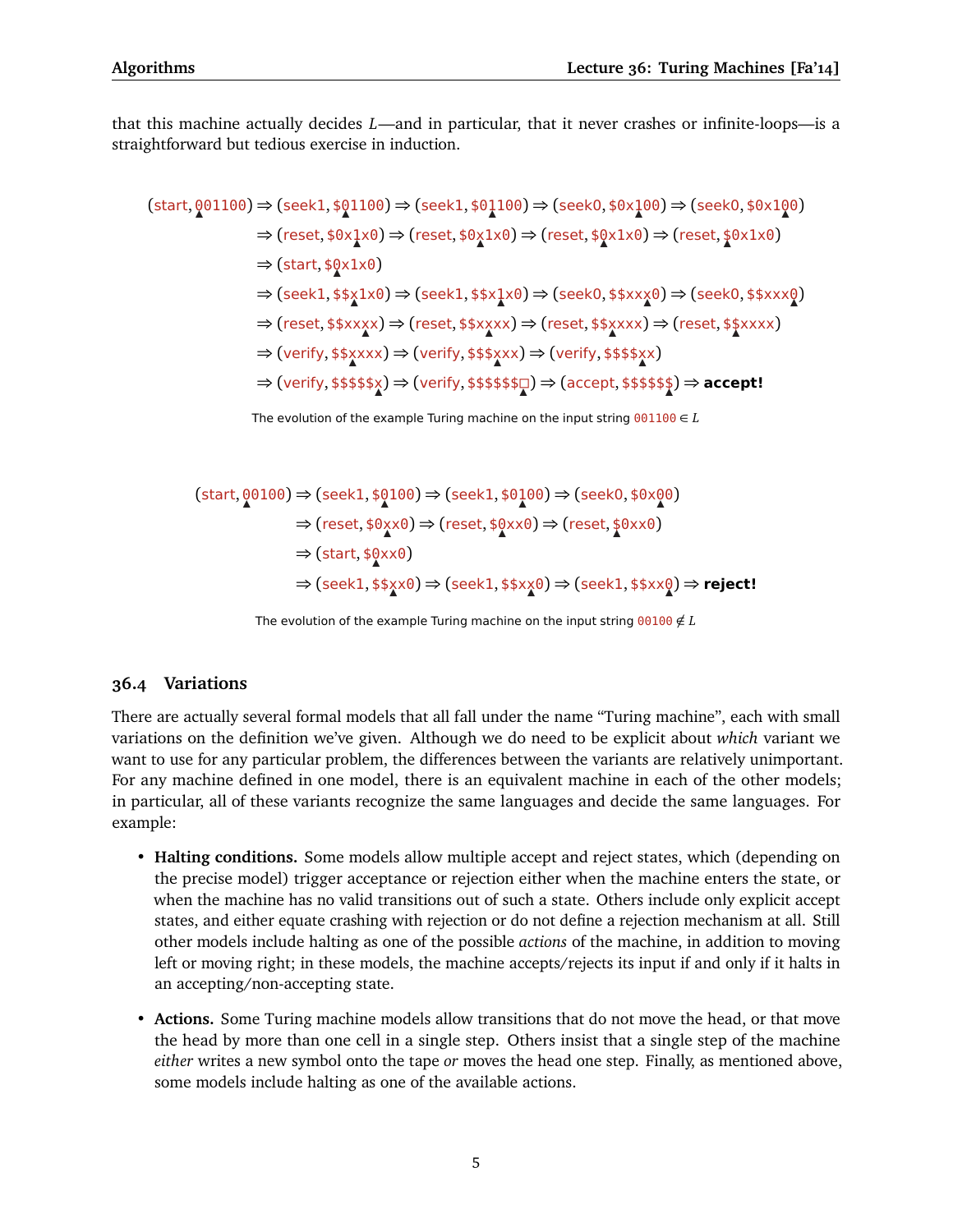- **Transition function.** Some models of Turing machines, including Turing's original definition, allow the transition function to be undefined on some state-symbol pairs. In this formulation, the transition function is given by a set  $\delta$  ⊂ *Q* × *Γ* × *Q* × *Γ* × {+1,−1}, such that for each state *q* and symbol *a*, there is at most one transition  $(q, a, \cdot, \cdot, \cdot) \in \delta$ . If the machine enters a configuration from which there is no transition, it halts and (depending on the precise model) either crashes or rejects. Others define the transition function as *δ*: *Q* × *Γ* → *Q* × (*Γ* ∪ {−1,+1}), allowing the machine to *either* write a symbol to the tape *or* move the head in each step.
- **Beginning of the tape.** Some models forbid the head to move past the beginning of the tape, either by starting the tape with a special symbol that cannot be overwritten and that forces a rightward transition, or by declaring that a leftward transition at position 0 leaves the head in position 0, or even by pure fiat—declaring any machine that performs a leftward move at position 0 to be invalid.

To prove that any two of these variant "species" of Turing machine are equivalent, we must show how to transform a machine of one species into a machine of the other species that accepts and rejects the same strings. For example, let  $M = (\Gamma, \Box, \Sigma, Q, s, \text{accept}, \text{reject}, \delta)$  be a Turing machine with explicit accept and reject states. We can define an equivalent Turing machine M' that halts only when it moves left from position 0, and accepts only by halting while in an accepting state, as follows. We define the set of accepting states for  $M'$  as  $A = \{ \text{accept} \}$  and define a new transition function

$$
\delta'(q, a) := \begin{cases}\n(\text{accept}, a, -1) & \text{if } q = \text{accept} \\
(\text{reject}, a, -1) & \text{if } q = \text{reject} \\
\delta(q, a) & \text{otherwise}\n\end{cases}
$$

Similarly, suppose someone gives us a Turing machine  $M = (\Gamma, \Box, \Sigma, Q, s)$ , accept, reject, δ) whose transition function *δ*:  $Q \times \Gamma \rightarrow Q \times \Gamma \times \{-1, 0, +1\}$  allows the machine to transition without moving its head. We can construct an equivalent Turing machine  $M' = (\Gamma, \Box, \Sigma, Q', s,$  accept, reject,  $\delta')$  that moves its head at every transition by defining  $Q' := Q \times \{0, 1\}$  and

$$
\delta'((p,0),a) := \begin{cases} ((q,1),b,+1) & \text{if } \delta(p,a) = (q,b,0), \\ ((q,0),b,\Delta) & \text{if } \delta(p,a) = (q,b,\Delta) \text{ and } \Delta \neq 0, \\ \delta'((p,1),a) := ((p,0),a,-1). \end{cases}
$$

## **36.5 Computing Functions**

Turing machines can also be used to compute functions from strings to strings, instead of just accepting or rejecting strings. Since we don't care about acceptance or rejection, we replace the explicit accept and reject states with a single halt state, and we define the *output* of the Turing machine to be the contents of the tape when the machine halts, after removing the infinite sequence of trailing blanks. More formally, for any Turing machine *M*, any string  $w \in \Sigma^*$ , and any string  $x \in \Gamma^*$  that does not end with a blank, we write  $M(w) = x$  if and only if  $(w, s, 0) \Rightarrow_M^* (x, \text{halt}, i)$  for some integer *i*. If *M* does not halt on input *w*, then we write  $M(w) \nearrow$ , which can be read either "*M* diverges on *w*" or "*M*(*w*) is undefined." We say that *M computes* the function  $f : \Sigma^* \to \Sigma^*$  if and only if  $M(w) = f(w)$  for every string w.

## **36.5.1 Shifting**

One basic operation that is used in many Turing machine constructions is *shifting* the input string a constant number of steps to the right or to the left. For example, given any input string  $w \in \{0,1\}^*$ , we can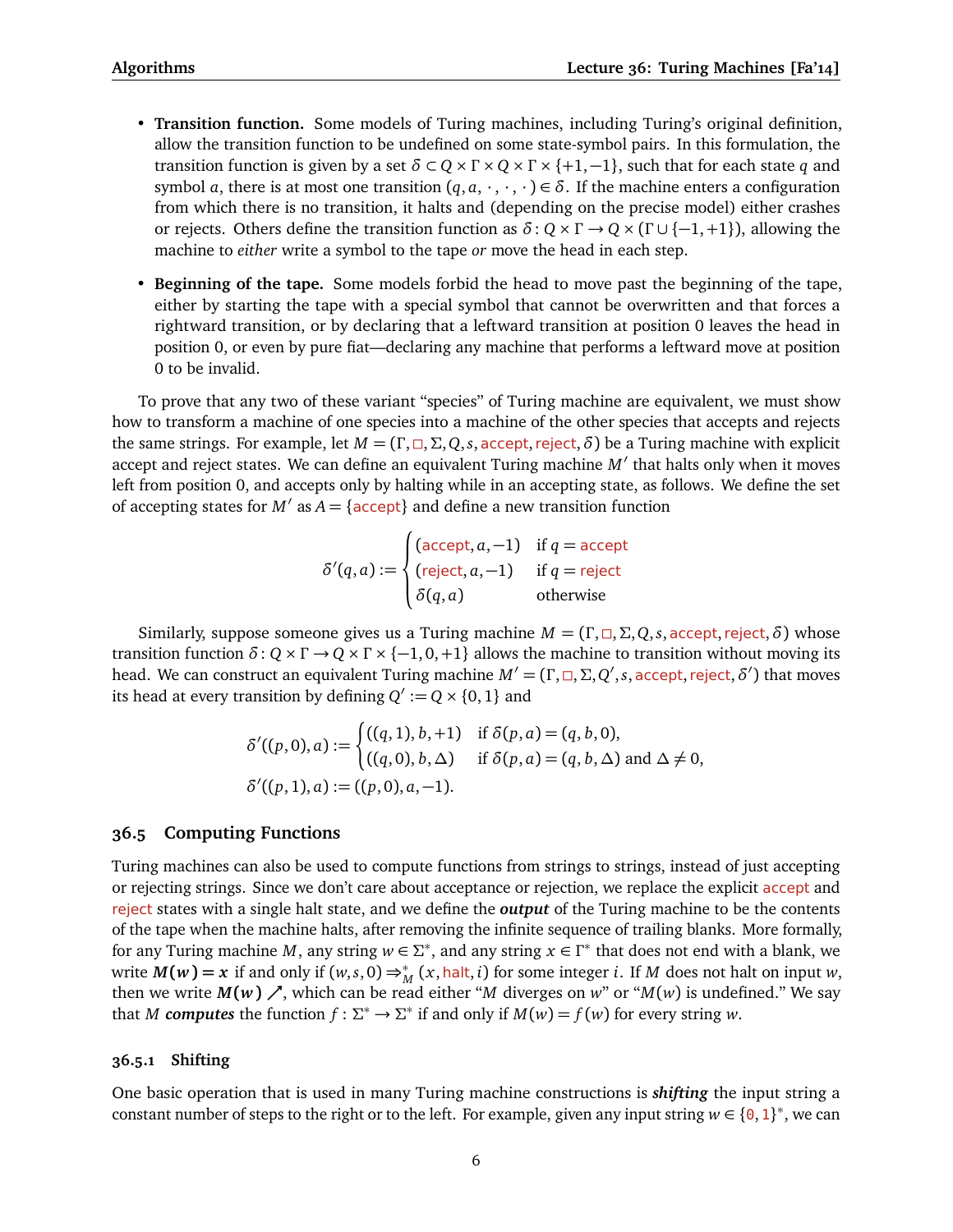compute the string 0*w* using a Turing machine with tape alphabet  $\Gamma = \{0, 1, \square\}$ , state set  $Q = \{0, 1, \text{halt}\}$ , start state 0, and the following transition function:

$$
\begin{aligned}\n\delta(p, a) &= (q, b, \Delta) \\
\overline{\delta(0, 0)} &= (0, 0, +1) \\
\delta(0, 1) &= (1, 0, +1) \\
\delta(0, \Box) &= (halt, 0, +1) \\
\delta(1, 0) &= (0, 1, +1) \\
\delta(1, 1) &= (1, 1, +1) \\
\delta(1, \Box) &= (halt, 1, +1)\n\end{aligned}
$$

By increasing the number of states, we can build a Turing machine that shifts the input string any fixed number of steps in either direction. For example, a machine that shifts its input to the left by five steps might read the string from right to left, storing the five most recently read symbols in its internal state. A typical transition for such a machine would be  $\delta(12345, 0) = (01234, 5, -1)$ .

#### **36.5.2 Binary Addition**

With a more complex Turing machine, we can implement binary addition. The input is a string of the form  $w+x$ , where  $w, x \in \{0,1\}^n$ , representing two numbers in binary; the output is the binary representation of  $w + x$ . To simplify our presentation, we assume that  $|w| = |x| > 0$ ; however, this restrictions can be removed with the addition of a few more states. The following figure shows the entire Turing machine at a glance. The machine uses the tape alphabet  $\Gamma = \{\square, 0, 1, +, 0, 1\}$ ; the start state is shift0. All missing transitions go to a fail state, indicating that the input was badly formed.

Execution of this Turing machine proceeds in several phases, each with its own subset of states, as indicated in the figure. The initialization phase scans the entire input, shifting it to the right to make room for the output string, marking the rightmost bit of *w*, and reading and erasing the last bit of *x*.

> *δ*( *p* , *a*) = ( *q* , *b*, *∆* )  $\delta$ (shift0, 0) = (shift0, 0, +1)  $δ($ shift0, 1) = (shift1,  $θ$ , +1)  $\delta$ (shift0, +) = (shift+,  $\theta$ , +1)  $\delta(\text{shift0}, \Box) = (\text{add0}, \Box, -1)$  $\delta$ (shift1, 0) = (shift0, 1, +1)  $\delta$ (shift1, 1) = (shift1, 1, +1)  $\delta$ (shift1, +) = (shift+, 1, +1)  $\delta(\text{shift1}, \Box) = (\text{add1}, \Box, -1)$  $\delta$ (shift+, 0) = (shift0, +, +1)  $\delta(\text{shift}+, 1) = (\text{shift}1, +, +1)$

The first part of the main loop scans left to the marked bit of *w*, adds the bit of *x* that was just erased plus the carry bit from the previous iteration, and records the carry bit for the next iteration in the machines internal state.

$$
\begin{array}{llll}\n\delta & \delta & p \quad a \end{array} = \begin{array}{llll}\n\delta & p \quad a \end{array} = \begin{array}{llll}\n\delta & p \quad a \end{array} = \begin{array}{llll}\n\delta & p \quad a \end{array} = \begin{array}{llll}\n\delta & p \quad a \end{array} = \begin{array}{llll}\n\delta & p \quad a \end{array} = \begin{array}{llll}\n\delta & p \quad a \end{array} = \begin{array}{llll}\n\delta & p \quad a \end{array} = \begin{array}{llll}\n\delta & p \quad a \end{array} = \begin{array}{llll}\n\delta & p \quad a \end{array} = \begin{array}{llll}\n\delta & p \quad a \end{array} = \begin{array}{llll}\n\delta & p \quad a \end{array} = \begin{array}{llll}\n\delta & p \quad a \end{array} = \begin{array}{llll}\n\delta & p \quad a \end{array} = \begin{array}{llll}\n\delta & p \quad a \end{array} = \begin{array}{llll}\n\delta & \delta & a \end{array} = \begin{array}{llll}\n\delta & \delta & a \end{array} = \begin{array}{llll}\n\delta & \delta & a \end{array} = \begin{array}{llll}\n\delta & \delta & a \end{array} = \begin{array}{llll}\n\delta & \delta & a \end{array} = \begin{array}{llll}\n\delta & \delta & a \end{array} = \begin{array}{llll}\n\delta & \delta & a \end{array} = \begin{array}{llll}\n\delta & \delta & a \end{array} = \begin{array}{llll}\n\delta & \delta & a \end{array} = \begin{array}{llll}\n\delta & \delta & a \end{array} = \begin{array}{llll}\n\delta & \delta & a \end{array} = \begin{array}{llll}\n\delta & \delta & a \end{array} = \begin{array}{llll}\n\delta & \delta & a \end{array} = \begin{array}{llll}\n\delta & \delta & a \end{array} = \begin{array}{llll}\n\delta & \delta & a \end{array} = \begin{array}{
$$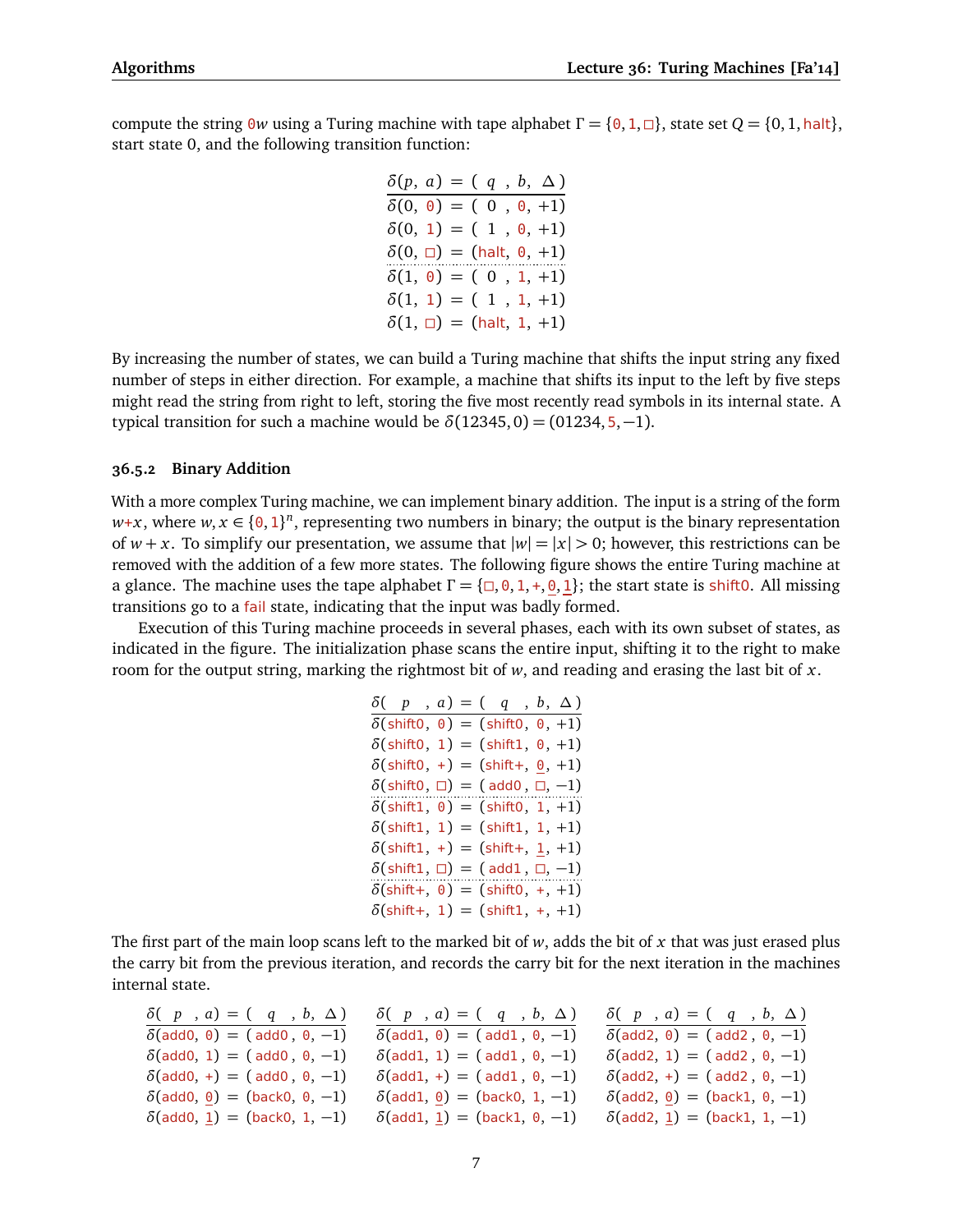

A Turing machine that adds two binary numbers of the same length.

The second part of the main loop marks the previous bit of *w*, scans right to the end of *x*, and then reads and erases the last bit of *x*, all while maintaining the carry bit.

```
δ( p , a) = ( q , b, ∆ )
\delta(back0, 0) = (next0, 0, +1)
\delta(back0, 1) = (next0, 1, +1)
\delta(next0, 0) = (next0, 0, +1)
\delta(next0, 1) = (next0, 0, +1)
\delta(next0, +) = (next0, 0, +1)
\delta(next0, \Box) = (get0, \Box, -1)
\delta( get0, 0) = (add0, \Box, -1)
\delta( get0, 1) = (add1, \Box, -1)
δ( get0, +) = (last0, \Box, -1)
                                       δ( p , a) = ( q , b, ∆ )
                                       \delta(back1, 0) = (next1, <u>0</u>, +1)
                                      \delta(back1, 1) = (next1, 1, +1)
                                      \delta(next1, 0) = (next1, 0, +1)
                                      \delta(next1, 1) = (next1, 0, +1)
                                      \delta(next1, +) = (next1, 0, +1)
                                      \delta(next1, \Box) = (get1, \Box, -1)
                                      \delta( get1, 0) = (add1, \Box, -1)
                                      \delta( get1, 1) = (add2, \Box, -1)
                                      \delta( get1, +) = (last1, \Box, -1)
```
Finally, after erasing the  $+$  in the last iteration of the main loop, the termination phase adds the last carry bit to the leftmost output bit and halts.

|                                 |  |  |  |  | $\delta(p, a) = (q, b, \Delta)$                |
|---------------------------------|--|--|--|--|------------------------------------------------|
|                                 |  |  |  |  | $\delta$ (last0, 0) = (last0, 0, -1)           |
|                                 |  |  |  |  | $\delta$ (last0, 1) = (last0, 0, -1)           |
| $\delta$ (last0, 0) = (halt, 0, |  |  |  |  | $\overline{\phantom{a}}$                       |
|                                 |  |  |  |  | $\delta$ (last1, 0) = (last1, 0, -1)           |
|                                 |  |  |  |  | $\delta$ (last1, 1) = (last1, 0, -1)           |
|                                 |  |  |  |  | $\delta(\text{last1}, 0) = (\text{halt}, 1, )$ |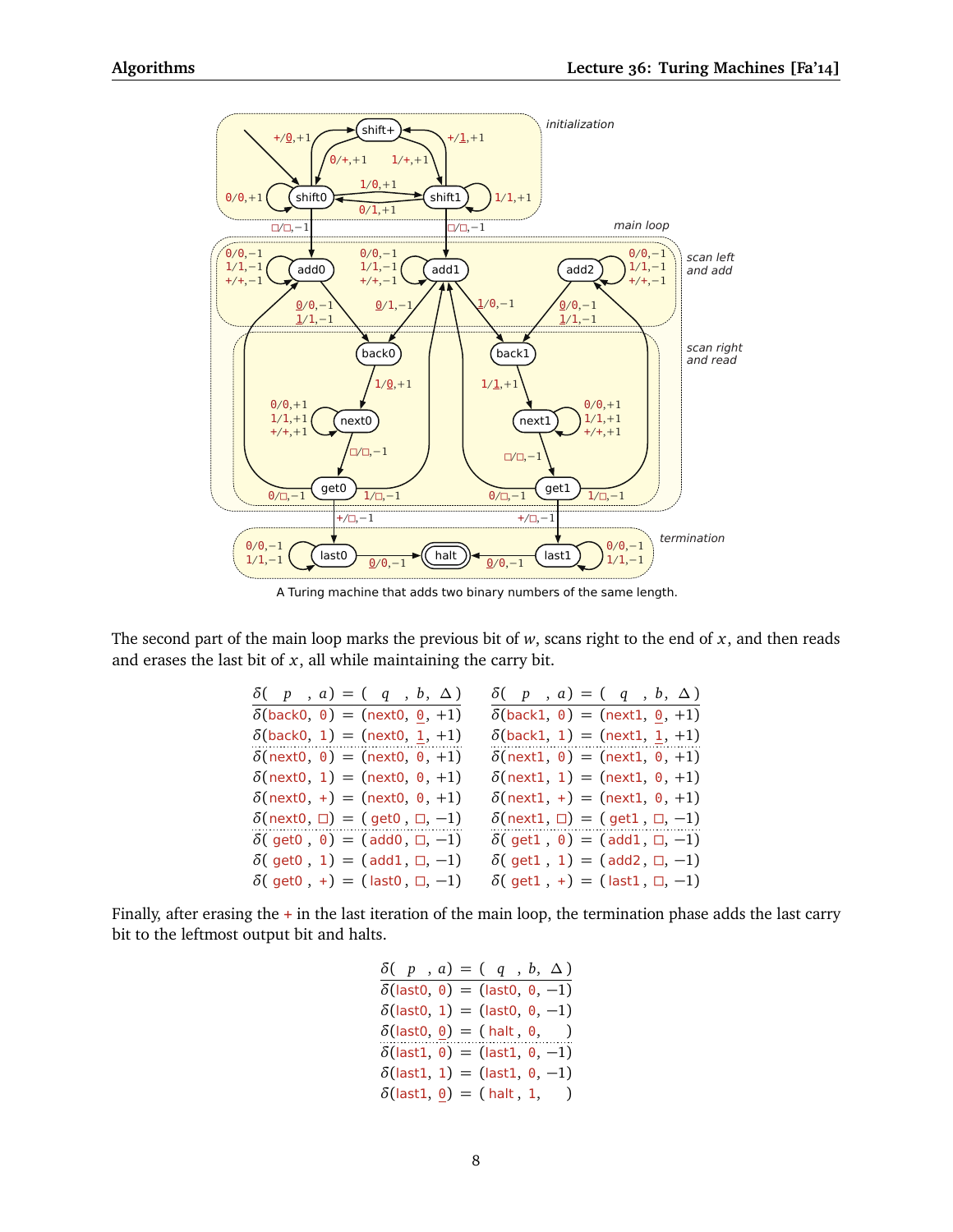## **36.6 Variations on Tracks, Heads, and Tapes**

#### **Multiple Tracks**

It is sometimes convenient to endow the Turing machine tape with multiple *tracks*, each with its own tape alphabet, and allow the machine to read from and write to the same position on all tracks simultaneously. For example, to define a Turing machine with three tracks, we need three tape alphabets *Γ*<sup>1</sup> , *Γ*<sup>2</sup> , and *Γ*<sup>3</sup> , each with its own blank symbol, where (say) *Γ*<sup>1</sup> contains the input alphabet *Σ* as a subset; we also need a transition function of the form

$$
\delta: Q \times \Gamma_1 \times \Gamma_2 \times \Gamma_3 \to Q \times \Gamma_1 \times \Gamma_2 \times \Gamma_3 \times \{-1,+1\}
$$

Describing a configuration of this machine requires a quintuple  $(q, x_1, x_2, x_3, i)$ , indicating that each track *i* contains the string *x<sup>i</sup>* followed by an infinite sequence of blanks. The initial configuration is (start,  $w, \varepsilon, \varepsilon$ , 0), with the input string written on the first track, and the other two tracks completely blank.

But any such machine is equivalent (if not *identical*) to a single-track Turing machine with the (still finite!) tape alphabet  $\Gamma := \Gamma_1 \times \Gamma_2 \times \Gamma_3$ . Instead of thinking of the tape as three infinite sequences of symbols, we think of it as a single infinite sequence of "records", each containing three symbols. Moreover, there's nothing special about the number 3 in this construction; a Turing machine with *any* constant number of tracks is equivalent to a single-track machine.

## **Doubly-Infinite Tape**

It is also sometimes convenient to allow the tape to be infinite in both directions, for example, to avoid boundary conditions. There are several ways to simulate a doubly-infinite tape on a machine with only a semi-infinite tape. Perhaps the simplest method is to use a semi-infinite tape with two tracks, one containing the cells with positive index and the other containing the cells with negative index in reverse order, with a special marker symbol at position zero to indicate the transition.

| - 1 | 1 H<br>$+$ $\lambda$ | : +3 |  |
|-----|----------------------|------|--|
|     |                      |      |  |

Another method is to shuffle the positive-index and negative-index cells onto a single track, and add additional states to allow the Turing machine to move two steps in a single transition. Again, we need a special symbol at the left end of the tape to indicate the transition:

<sup>É</sup> 0 −1 +1 −2 +2 −3 +3 ···

A third method maintains two sentinel symbols  $\blacktriangleright$  and  $\blacktriangleleft$  that surround all other non-blank symbols on the tape. Whenever the machine reads the right sentinel  $\triangleleft$ , we write a blank, move right, write  $\triangleleft$ , move left, and then proceed as if we had just read a blank. On the other hand, when the machine reads the left sentinel  $\blacktriangleright$ , we shift the entire contents of the tape (up to and including the right sentinel) one step to the right, then move back to the left sentinel, move right, write a blank, and finally proceed as if we had just read a blank. Since the Turing machine does not actually have access to the position of the head *as an integer*, shifting the head and the tape contents one step right has no effect on its future evolution.

<sup>É</sup> −3 −2 −1 0 +1 +2 +3 +4 +5 <sup>Ê</sup> ···

Using either of the first two methods, we can simulate *t* steps of an arbitrary Turing machine with a doubly-infinite tape using only  $O(t)$  steps on a standard Turing machine. The third method, unfortunately, requires *Θ*(*t* 2 ) steps in the worst case.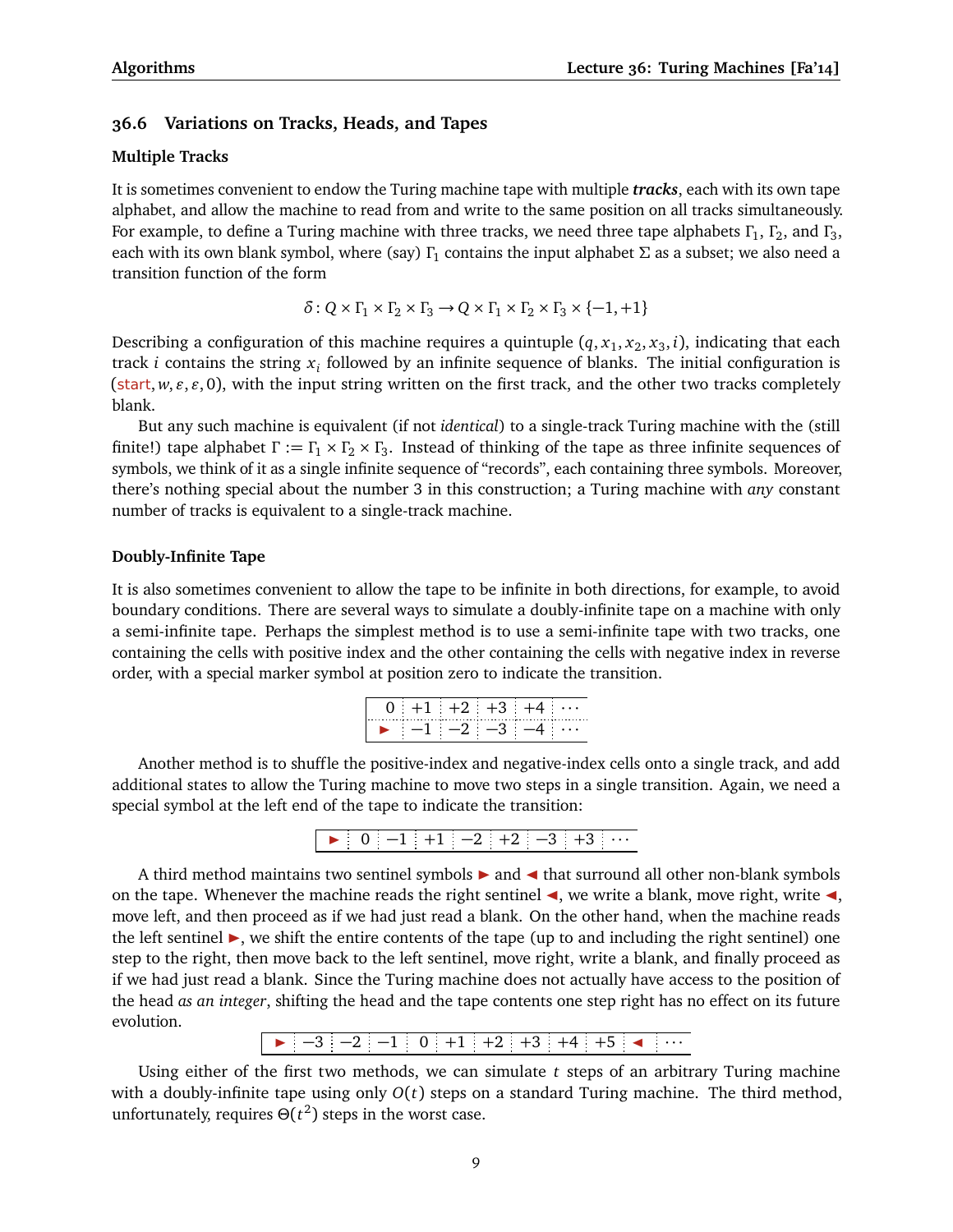## **Insertion and Deletion**

We can also allow Turing machines to insert and delete cells on the tape, in addition to simply overwriting existing symbols. We've already seen how to insert a new cell: Leave a special mark on the tape (perhaps in a second track), shift everything to the right of this mark one cell to the right, scan left to the mark, erase the mark, and finally write the correct character into the new cell. Deletion is similar: Mark the cell to be deleted, shift everything to the right of the mark one step to the left, scan left to the mark, and erase the mark. We may also need to maintain a mark in some cell to the right every non-blank symbol, indicating that all cells further to the right are blank, so that we know when to stop shifting left or right.

## **Multiple Heads**

Another convenient extension is to allow machines simultaneous access to more than one position on the tape. For example, to define a Turing machine with *three* heads, we need a transition function of the form

$$
\delta: Q \times \Gamma^3 \to Q \times \Gamma^3 \times \{-1, +1\}^3.
$$

Describing a configuration of such a machine requires a quintuple  $(q, x, i, j, k)$ , indicating that the machine is in state *q*, the tape contains string *x*, and the three heads are at positions *i*, *j*, *k*. The transition function tells us, given *q* and the three symbols  $x[i], x[j], x[k]$ , which three symbols to write on the tape and which direction to move each of the heads.

We can simulate this behavior with a single head by adding additional tracks to the tape that record the positions of each head. To simulate a machine *M* with three heads, we use a tape with four tracks: track 0 is the actual work tape; each of the remaining tracks has a single non-blank symbol recording the position of one of the heads. We also insert a special marker symbols at the left end of the tape.

|  |  |  | M Y W O R K T A P E |  |  |  |
|--|--|--|---------------------|--|--|--|
|  |  |  |                     |  |  |  |
|  |  |  |                     |  |  |  |
|  |  |  |                     |  |  |  |

We can simulate any single transition of *M*, starting with our single head at the left end of the tape, as follows. Throughout the simulation, we maintain the internal state of *M* as one of the components of our current state. First, for each *i*, we read the symbol under the *i*th head of *M* as follows:

Scan to the right to find the mark on track *i*, read the corresponding symbol from track 0 into our internal state, and then return to the left end of the tape.

At this point, our internal state records *M*'s current internal state and the three symbols under *M*'s heads. After one more transition (using *M*'s transition function), our internal state records *M*'s *next* state, the symbol to be written by each head, and the direction to move each head. Then, for each *i*, we write with and move the *i*th head of *M* as follows:

Scan to the right to find the mark on track *i*, write the correct symbol onto on track 0, move the mark on track *i* one step left or right, and then return to the left end of the tape.

Again, there is nothing special about the number 3 here; we can simulate machines with *any* fixed number of heads.

Careful analysis of this technique implies that for any integer *k*, we can simulate *t* steps of an arbitrary Turing machine with *k* independent heads in *Θ*(*t* 2 ) time on a standard Turing machine with only one head. Unfortunately, this quadratic blowup is unavoidable. It is relatively easy to recognize the language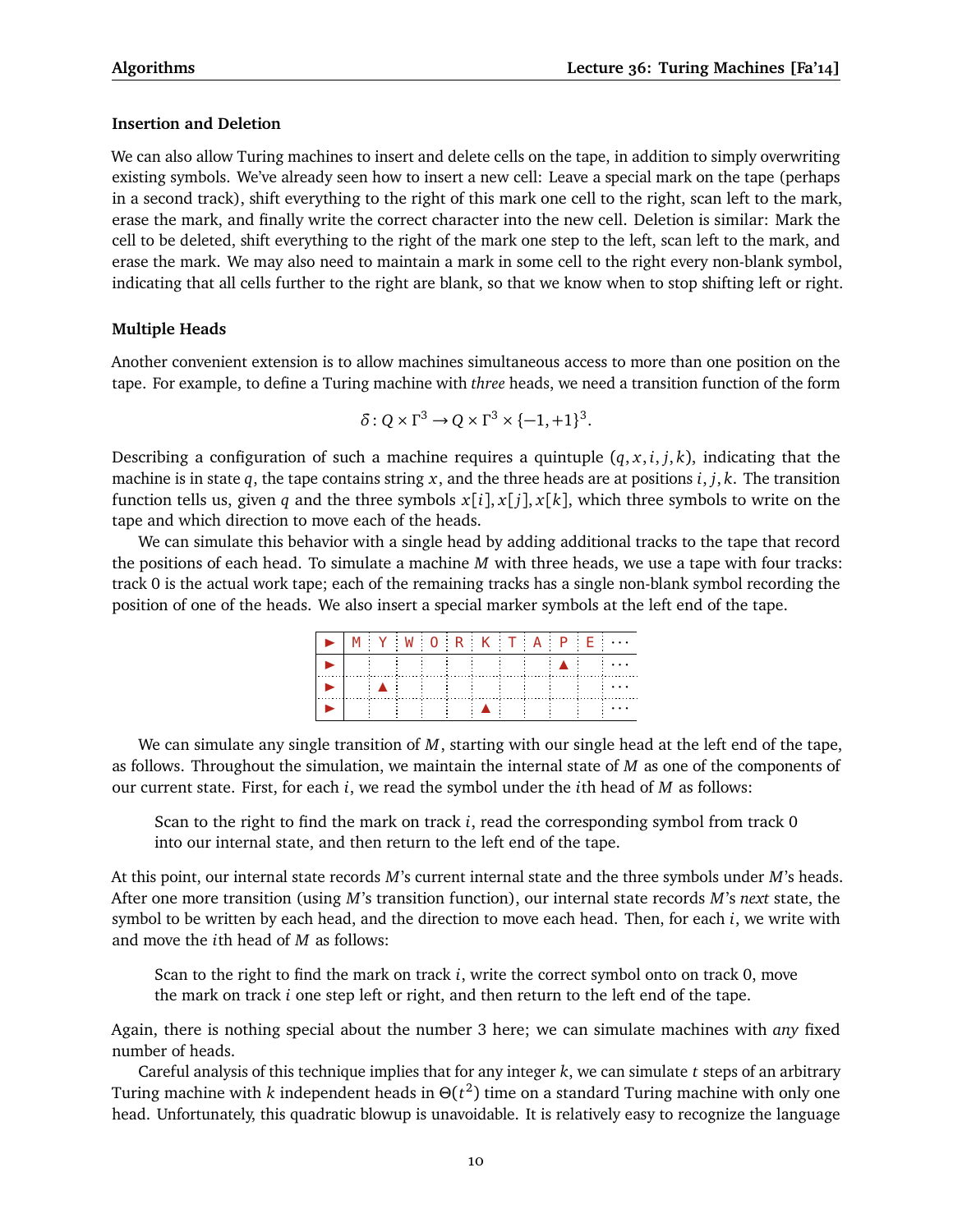of *marked palindromes*  $\{w \bullet w^R \mid w \in \{0,1\}^*\}$  in  $O(n)$  time using a Turing machine with two heads, but recognizing this language provably requires *Ω*(*n* 2 ) time on a standard machine with only one head. On the other hand, with much more sophisticated techniques, it is possible to simulate *t* steps of a Turing machine with *k* head, for any fixed integer *k*, using only *O*(*t* log *t*) steps on a Turing machine with just *two* heads.

## **Multiple Tapes**

We can also allow machines with multiple independent tapes, each with its own head. To simulate such a machine with a single tape, we simply maintain each tape as an independent track with its own head. Equivalently, we can simulate a machine with *k* tapes using a single tape with 2*k* tracks, half storing the contents of the *k* tapes and half storing the positions of the *k* heads.

|  | T.A.P.E.H. 0.N.E              |  |  |  |                                                  |
|--|-------------------------------|--|--|--|--------------------------------------------------|
|  |                               |  |  |  |                                                  |
|  | T : A : P : E : # : T : W : 0 |  |  |  |                                                  |
|  |                               |  |  |  |                                                  |
|  |                               |  |  |  | $T : A : P : E : # : T : H : R : E : E : \cdots$ |
|  |                               |  |  |  |                                                  |

Just as for multiple tracks, for any constant *k*, we can simulate *t* steps of an arbitrary Turing machine with *k* independent tapes in *Θ*(*t* 2 ) steps on a standard Turing machine with one tape, and this quadratic blowup is unavoidable. Moreover, it is possible to simulate *t* steps on a *k*-tape Turing machine using only *O*(*t* log *t*) steps on a *two*-tape Turing machine using more sophisticated techniques. (This faster simulation is easier to obtain for multiple independent tapes than for multiple heads on the same tape.)

By combining these tricks, we can simulate a Turing machine with any fixed number of tapes, each of which may be infinite in one or both directions, each with any fixed number of heads and any fixed number of tracks, with at most a quadratic blowup in the running time.

#### **36.7 Simulating a Real Computer**

#### **36.7.1 Subroutines and Recursion**

Use a second tape/track as a "call stack". Add save and restore actions. In the simplest formulation, subroutines do not have local memory. To call a subroutine, save the current state onto the call stack and jump to the first state of the subroutine. To return, restore (and remove) the return state from the call stack. We can simulate *t* steps of any recursive Turing machine with *O*(*t*) steps on a multitape standard Turing machine, or in  $O(t^2)$  steps on a standard Turing machine. More complex versions of this simulation can adapt to

**36.7.2 Random-Access Memory**

Keep [address<sup>•</sup>data] pairs on a separate "memory" tape. Write address to an "address" tape; read data from or write data to a "data" tape. Add new or changed **[**address**•**data**]** pairs at the end of the memory tape. (Semantics of reading from an address that has never been written to?)

Suppose all memory accesses require at most *`* address and data bits. Then we can simulate the  $k$ th memory access in  $O(k\ell)$  steps on a multitape Turing machine or in  $O(k^2\ell^2)$  steps on a single-tape machine. Thus, simulating *t* memory accesses in a random-access machine with  $\ell$ -bit words requires  $O(t^2\ell)$  time on a multitape Turing machine, or  $O(t^3\ell^2)$  time on a single-tape machine.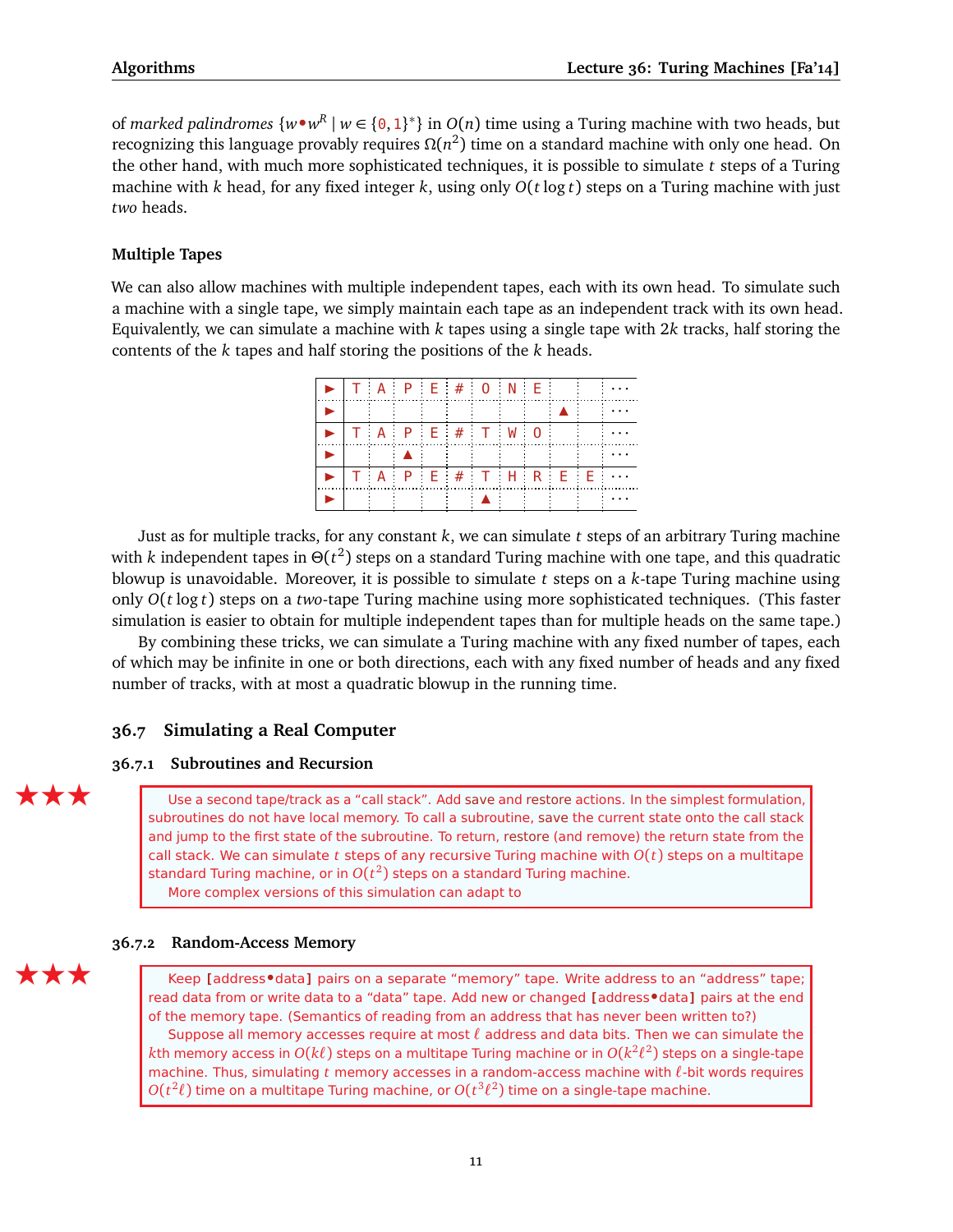## **36.8 Universal Turing Machines**

With all these tools in hand, we can now describe the pinnacle of Turing machine constructions: the *universal* Turing machine. For modern computer scientists, it's useful to think of a universal Turing machine as a "Turing machine *interpreter* written in Turing machine". Just as the input to a Python interpreter is a string of Python source code, the input to our universal Turing machine *U* is a string 〈*M*, *w*〉 that encodes both an arbitrary Turing machine *M* and a string *w* in the input alphabet of *M*. Given these encodings, *U* simulates the execution of *M* on input *w*; in particular,

- *U* accepts 〈*M*, *w*〉 if and only if *M* accepts *w*.
- *U* rejects 〈*M*, *w*〉 if and only if *M* rejects *w*.

In the next few pages, I will sketch a universal Turing machine *U* that uses the input alphabet {0, 1, **[**, **]**,**•**, **|**} and a somewhat larger tape alphabet (via marks on additional tracks). However, I do *not* require that the Turing machines that *U* simulates have similarly small alphabets, so we first need a method to encode *arbitrary* input and tape alphabets.

## **Encodings**

Let  $M = (\Gamma, \Box, \Sigma, Q, start, accept, reject, \delta)$  be an arbitrary Turing machine, with a single half-infinite tape and a single read-write head. (I will consistently indicate the states and tape symbols of *M* in slanted green to distinguish them from the upright red states and tape symbols of *U*.)

We encode each symbol  $a \in \Gamma$  as a unique string |*a*| of  $\lceil \lg(|\Gamma|) \rceil$  bits. Thus, if  $\Gamma = \{0, 1, \frac{\pi}{2}, \pi, \Box\}$ , we might use the following encoding:

$$
\langle 0 \rangle = 001, \qquad \qquad \langle 1 \rangle = 010, \qquad \qquad \langle \phi \rangle = 011, \qquad \qquad \langle x \rangle = 100, \qquad \qquad \langle \Box \rangle = 000.
$$

The input string *w* is encoded by its sequence of symbol encodings, with separators **•** between every pair of symbols and with brackets **[** and **]** around the whole string. For example, with this encoding, the input string  $001100$  would be encoded on the input tape as

$$
\langle 001100 \rangle = [001\text{--}001\text{--}010\text{--}010\text{--}001\text{--}001]
$$

Similarly, we encode each state  $q \in Q$  as a distinct string  $\langle q \rangle$  of  $\lceil \lg|Q| \rceil$  bits. Without loss of generality, we encode the start state with all 1s and the reject state with all 0s. For example, if  $Q = \{start, seek1,$ seek0, reset, verify, accept, reject}, we might use the following encoding:

| $\langle start \rangle = 111$  | $\langle seek1\rangle = 010$   | $\langle$ seek0 $\rangle$ = 011  | $\langle reset \rangle = 100$ |
|--------------------------------|--------------------------------|----------------------------------|-------------------------------|
| $\langle verify \rangle = 101$ | $\langle accept \rangle = 110$ | $\langle$ reject $\rangle = 000$ |                               |

We encode the machine *M* itself as the string  $\langle M \rangle = \frac{\left[ \langle reject \rangle \bullet \langle \Box \rangle \right] \langle \delta \rangle}{\left[ \langle \delta \rangle \right]}$ , where  $\langle \delta \rangle$  is the concatenation of substrings  $\lceil \langle p \rangle \cdot \langle a \rangle \rceil \langle q \rangle \cdot \langle b \rangle \cdot \langle \Delta \rangle$  encoding each transition  $\delta(p, a) = (q, b, \Delta)$  such that  $q \neq$  reject. We encode the actions  $\Delta = \pm 1$  by defining  $\langle -1 \rangle := 0$  and  $\langle +1 \rangle := 1$ . Conveniently, every transition string has exactly the same length. For example, with the symbol and state encodings described above, the transition  $\delta(reset, \xi) = (start, \xi, +1)$  would be encoded as

## **[**100**•**011**|**001**•**011**•**1**]**.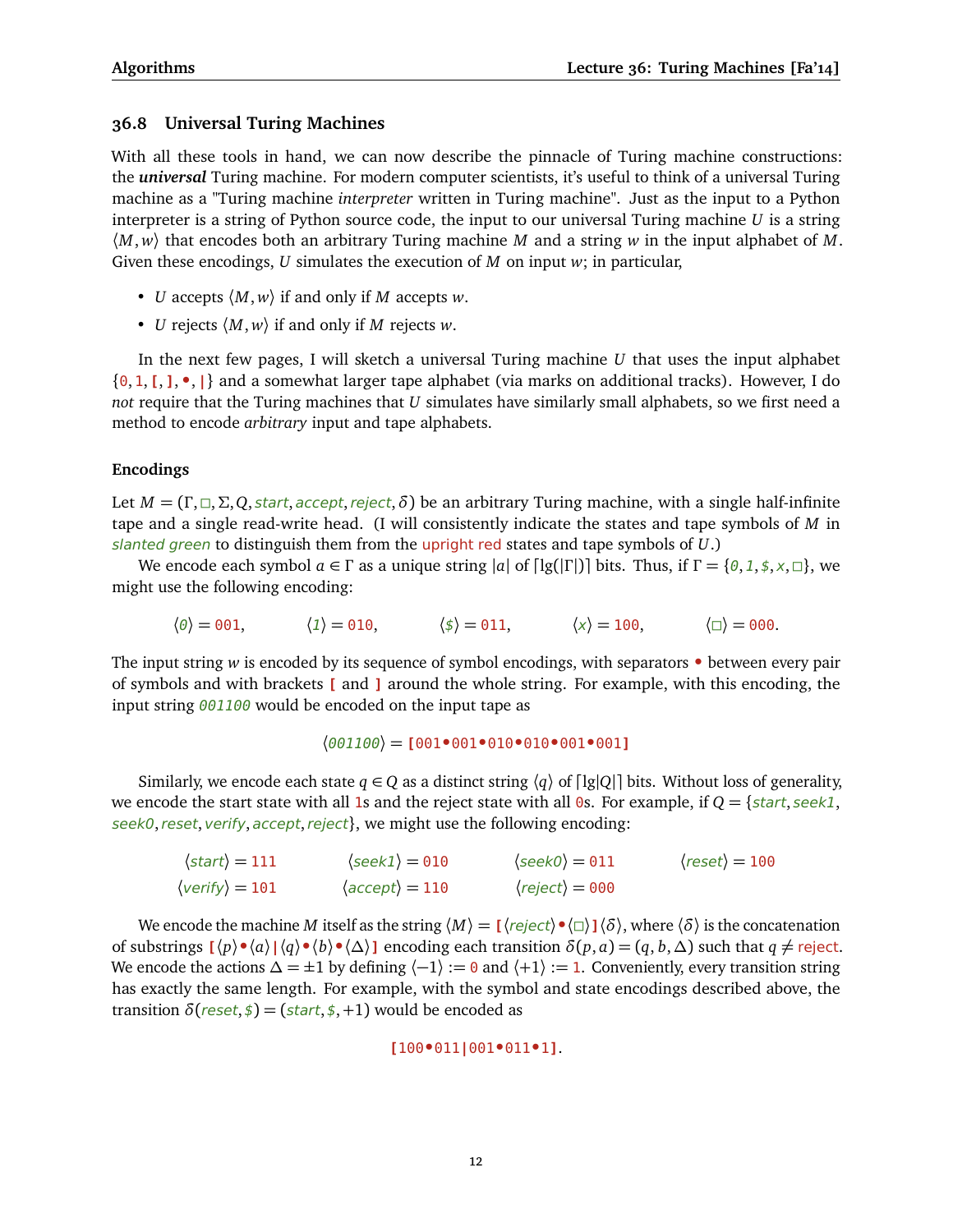Our first example Turing machine for recognizing  $\{0^n 1^n 0^n \mid n \ge 0\}$  would be represented by the following string (here broken into multiple lines for readability):

```
[000•000][[001•001|010•011•1][001•100|101•011•1]
          [010•001|010•001•1][010•100|010•100•1]
          [010•010|011•100•1][011•010|011•010•1]
          [011•100|011•100•1][011•001|100•100•1]
          [100•001|100•001•0][100•010|100•010•0]
          [100•100|100•100•0][100•011|001•011•1]
          [101•100|101•011•1][101•000|110•000•0]]
```
Finally, we encode any *configuration* of *M* on *U*'s work tape by alternating between encodings of states and encodings of tape symbols. Thus, each tape cell is represented by the string  $\left[\langle q \rangle \bullet \langle a \rangle\right]$  indicating that (1) the cell contains symbol *a*; (2) if  $q \neq$  reject, then *M*'s head is located at this cell, and *M* is in state  $q$ ; and (3) if  $q = reject$ , then *M*'s head is located somewhere else. Conveniently, each cell encoding uses exactly the same number of bits. We also surround the entire tape encoding with brackets **[** and **]**.

For example, with the encodings described above, the initial configuration (start, 001100, 0) for our first example Turing machine would be encoded on *U*'s tape as follows.

$$
\langle start, \mathbf{Q01100}, 0 \rangle = \underbrace{\text{[111} \bullet 001 \text{[000} \bullet 001] \text{[000} \bullet 010] \text{[000} \bullet 010]}_{\text{reject 1}} \underbrace{\text{[000} \bullet 010 \text{[000} \bullet 001] \text{[000} \bullet 001] \text{[000} \bullet 001]}}_{\text{reject 0}}
$$

Similarly, the intermediate configuration (*reset*,  $\frac{\cancel{0}x}{x\theta}$ , 3) would be encoded as follows:

$$
\langle \text{reset}, \text{fsx1x0,3} \rangle = \underbrace{[\text{000} \bullet \text{011}][\text{000} \bullet \text{011}][\text{000} \bullet \text{100}][\text{010} \bullet \text{010}][\text{000} \bullet \text{100}][\text{000} \bullet \text{001}][\text{000} \bullet \text{001}]}_{\text{reject x}}]
$$

## **Input and Execution**

Without loss of generality, we assume that the input to our universal Turing machine *U* is given on a separate read-only *input tape*, as the encoding of an arbitrary Turing machine *M* followed by an encoding of its input string *x*. Notice the substrings **[[** and **]]** each appear only only once on the input tape, immediately before and after the encoded transition table, respectively. *U* also has a read-write *work tape*, which is initially blank.

We start by initializing the work tape with the encoding  $\langle \text{start}, x, 0 \rangle$  of the initial configuration of *M* with input *x*. First, we write  $\left[\frac{\text{d}z}{\text{d}z}\right]$ . Then we copy the encoded input string  $\langle x \rangle$  onto the work tape, but we change the punctuation as follows:

- Instead of copying the left bracket **[**, write **[[**〈start〉**•**.
- Instead of copying each separator **•**, write **][**〈reject〉**•**
- Instead of copying the right bracket **]**, write two right brackets **]]**.

The state encodings  $\langle start \rangle$  and  $\langle reject \rangle$  can be copied directly from the beginning of  $\langle M \rangle$  (replacing 0s for 1s for 〈start〉). Finally, we move the head back to the start of *U*'s tape.

At the start of each step of the simulation, *U*'s head is located at the start of the work tape. We scan through the work tape to the unique encoded cell  $[\langle p \rangle \bullet \langle a \rangle]$  such that  $p \neq$  reject. Then we scan through the encoded transition function  $\langle \delta \rangle$  to find the unique encoded tuple  $[\langle p \rangle \bullet \langle a \rangle] \langle q \rangle \bullet \langle b \rangle \bullet \langle \Delta \rangle]$  whose left half matches our the encoded tape cell. If there is no such tuple, then *U* immediately halts and rejects. Otherwise, we copy the right half  $\langle q \rangle \bullet \langle b \rangle$  of the tuple to the work tape. Now if  $q = accept$ , then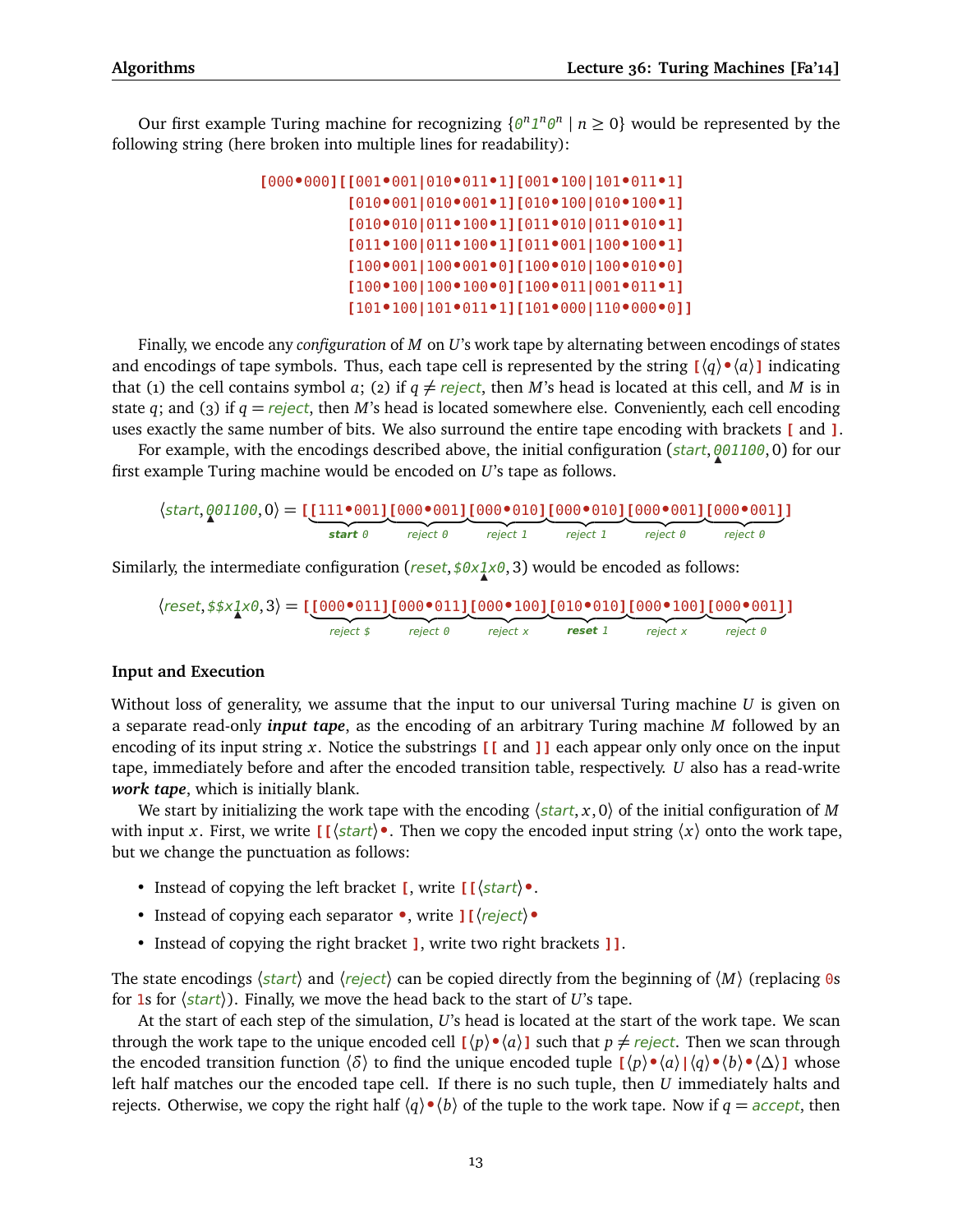*U* immediately halts and accepts. (We don't bother to encode *reject* transformations, so we know that  $q \neq$  *reject*.) Otherwise, we transfer the state encoding to either the next or previous encoded cell, as indicated by *M*'s transition function, and then continue with the next step of the simulation.

During the final state-copying phase, we ever read two right brackets **]]**, indicating that we have reached the right end of the tape encoding, we replace the second right bracket with  $[\langle$ reject $\rangle \bullet$ ( $\square$ )] (mostly copied from the beginning of the machine encoding 〈*M*〉) and then scan back to the left bracket we just wrote. This trick allows our universal machine to *pretend* that its tape contains an infinite sequence of *encoded* blanks  $[(\text{reject}) \bullet \Box)]$  instead of *actual* blanks  $\Box$ .

## **Example**

As an illustrative example, suppose *U* is simulating our first example Turing machine *M* on the input string 001100. The execution of M on input *w* eventually reaches the configuration (seek1,\$\$x1x0,3). At the start of the corresponding step in *U*'s simulation, *U* is in the following configuration:

Î **[[**000**•**011**][**000**•**011**][**000**•**100**][**010**•**010**][**000**•**100**][**000**•**001**]]**

First *U* scans for the first encoded tape cell whose state is not reject. That is, *U* repeatedly compares the first half of each encoded state cell on the work tape with the prefix **[**〈reject〉**•** of the machine encoding  $\langle M \rangle$  on the input tape. *U* finds a match in the fourth encoded cell.

```
[[000•011][000•011][000•100][010
Î
•010][000•100][000•001]]
```
Next, *U* scans the machine encoding  $\langle M \rangle$  for the substring **[010 •**010 matching the current encoded cell. *U* eventually finds a match in the left size of the the encoded transition **[**010**•**010**|**011**•**100**•**1**]**. *U* copies the state-symbol pair 011**•**100 from the right half of this encoded transition into the current encoded cell. (The underline indicates which symbols are changed.)

```
[[000•011][000•011][000•100][011•100
Î
][000•100][000•001]]
```
The encoded transition instructs *U* to move the current state encoding one cell to the right. (The underline indicates which symbols are changed.)

**[[**000**•**011**][**000**•**011**][**000**•**100**][**000**•**100**][**011 Î **•**100**][**000**•**001**]]**

Finally, *U* scans left until it reads two left brackets **[[**; this returns the head to the left end of the work tape to start the next step in the simulation. *U*'s tape now holds the encoding of *M*'s configuration  $(seek0, $***0, 4)$ , as required.

```
Î
[[000•011][000•011][000•100][000•100][011•100][000•001]]
```
## **Exercises**

- 1. Describe Turing machines that decide each of the following languages:
	- (a) Palindromes over the alphabet  $\{0, 1\}$
	- (b)  $\{ww \mid w \in \{0, 1\}^*\}$
	- (c)  $\{ \theta^a 1^b \theta^{ab} \mid a, b \in \mathbb{N} \}$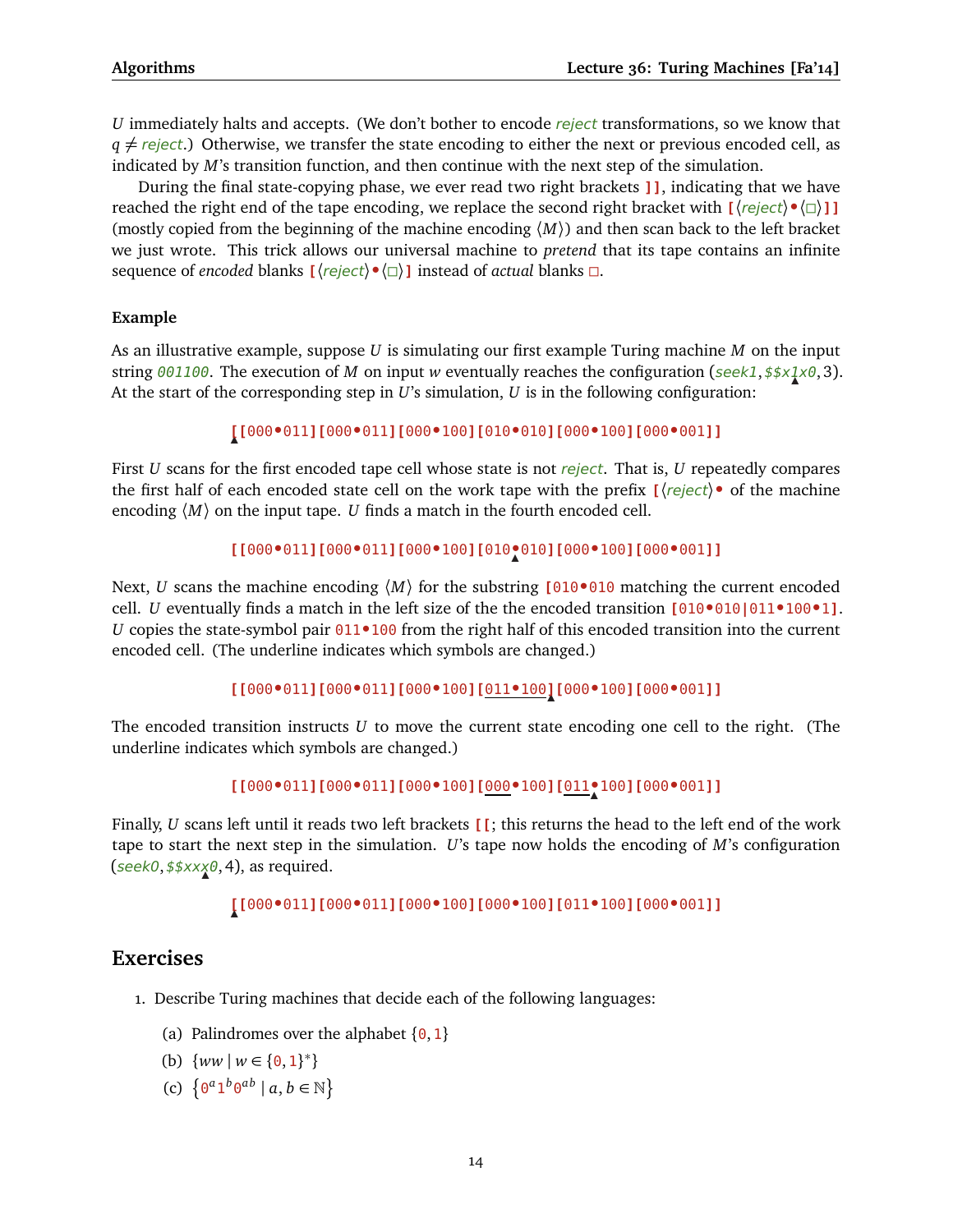- 2. Let  $\langle n \rangle_2$  denote the binary representation of the non-negative integer *n*. For example,  $\langle 17 \rangle_2 = 10001$ and  $\langle 42 \rangle_2 = 101010$ . Describe Turing machines that compute the following functions from  $\{0, 1\}^*$ to  $\{0, 1\}^*$ :
	- (a)  $w \mapsto www$
	- (b)  $1^n \oplus 1^m \mapsto 1^{mn}$
	- (c)  $1^n \mapsto 1^{2^n}$
	- (d)  $1^n \mapsto \langle n \rangle_2$
	- (e)  $\theta^* \langle n \rangle_2 \mapsto 1^n$
	- (f)  $\langle n \rangle_2 \mapsto \langle n^2 \rangle_2$
- 3. Describe Turing machines that write each of the following infinite streams of bits onto their tape. Specifically, for each integer *n*, there must be a finite time after which the first *n* symbols on the tape always match the first *n* symbols in the target stream.
	- (a) An infinite stream of 1s
	- (b) 0101101110111101111101111110 . . ., where the *n*th block of 1s has length *n*.
	- (c) The stream of bits whose *n*th bit is 1 if and only if *n* is prime.
	- (d) The *Thue-Morse sequence*  $T_0 \cdot T_1 \cdot T_2 \cdot T_3 \cdots$ , where

$$
T_n := \begin{cases} 0 & \text{if } n = 0\\ 1 & \text{if } n = 1\\ T_{n-1} \bullet \overline{T_{n-1}} & \text{otherwise} \end{cases}
$$

where  $\overline{w}$  indicates the binary string obtained from  $w$  by flipping every bit. Equivalently, the *nth* bit of the Thue Morse sequence if 0 if the binary representation of *n* has an even number of 1s and 1 otherwise.

0 1 10 1001 10010110 1001011001101001 1001011001101001011010010 . . .

(e) The *Fibonacci* sequence  $F_0 \cdot F_1 \cdot F_2 \cdot F_3 \cdots$ , where

$$
F_n := \begin{cases} 0 & \text{if } n = 0\\ 1 & \text{if } n = 1\\ F_{n-2} \bullet F_{n-1} & \text{otherwise} \end{cases}
$$

0 1 0 1 1 0 1 0 1 1 0 1 1 0 1 0 1 1 0 1 1 0 1 1 0 1 0 1 1 0 1 0 1 1 0 1 0 1 1 0 1 0 1 1 0 1  $\ldots$ 

<span id="page-14-0"></span>4. A *two-stack machine* is a Turing machine with two tapes with the following restricted behavior. At all times, on each tape, every cell to the right of the head is blank, and every cell at or to the left of the head is non-blank. Thus, a head can only move right by writing a non-blank symbol into a blank cell; symmetrically, a head can only move left by erasing the rightmost non-blank cell. Thus, each tape behaves like a stack. To avoid underflow, there is a special symbol at the start of each tape that cannot be overwritten. Initially, one tape contains the input string, with the head at its *last* symbol, and the other tape is empty (except for the start-of-tape symbol).

Prove formally that any standard Turing machine can be simulated by a two-stack machine. That is, given any standard Turing machine M, describe a two-stack machine M' that accepts and rejects exactly the same input strings as *M*.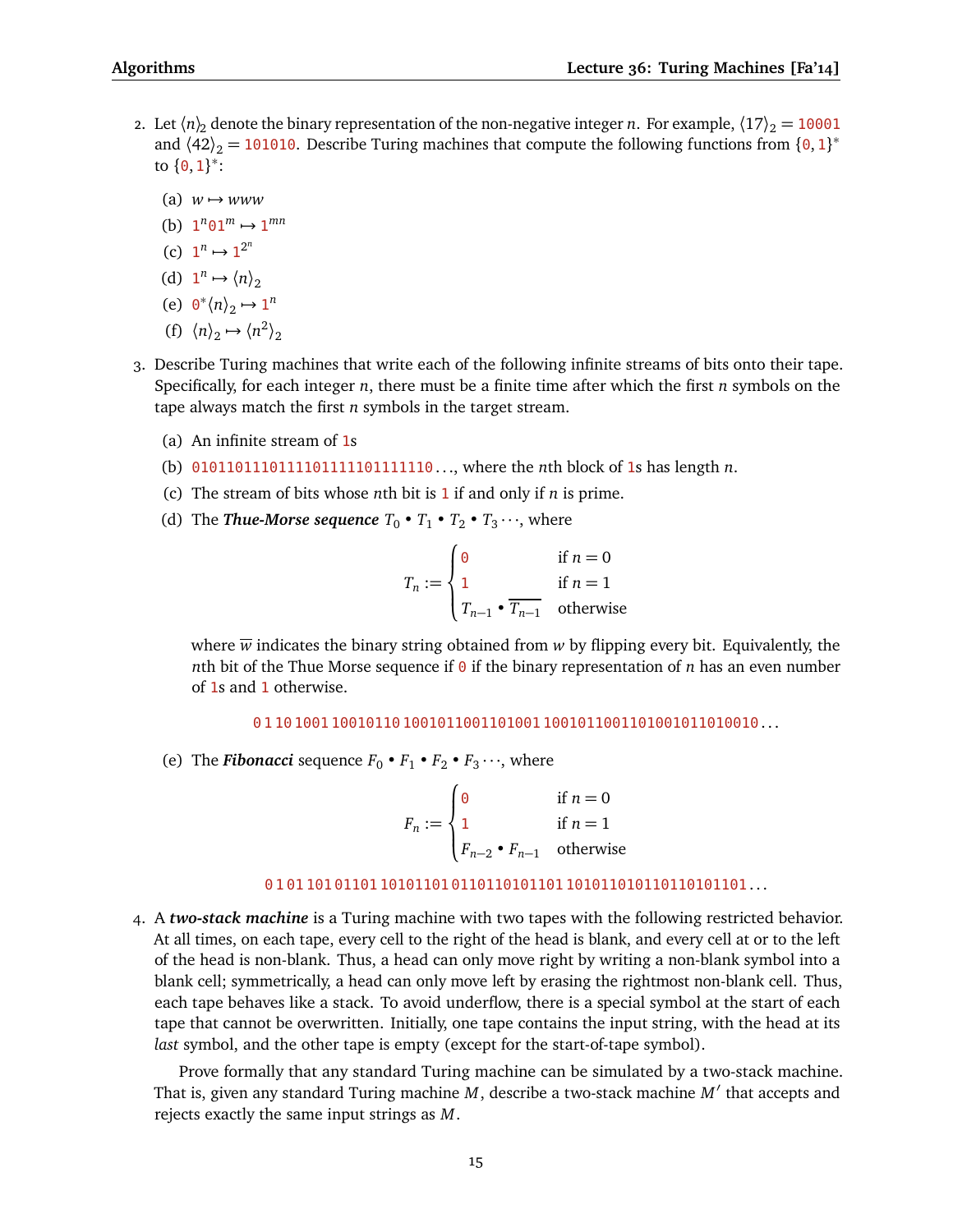Counter machines. Configuration consists of *k* rational numbers and an internal state (from some finite set  $Q$ ). Transition function  $\delta$  :  $Q\times\{=0,>0\}^k \to Q\times\{-1,0,+1\}^k$  takes internal state and signs of counters as input, and produces new internal state and changes to counters as output.

- Prove that any Turing machine can be simulated by a three-counter machine. One counter holds the binary representation of the tape after the head; another counter holds the reversed binary representation of the tape before the head. Implement transitions via halving, doubling, and parity, using the third counter for scratch work.
- Prove that two counters can simulate three. Store  $2^a 3^b 5^c$  in one counter, use the other for scratch work.
- Prove that a three-counter machine can compute any computable function: Given input (*n*, 0, 0), we can compute  $(f(n), 0, 0)$  for any computable function  $f$  . First transform  $(n, 0, 0)$  to  $(2<sup>n</sup>, 0, 0)$ using all three counters; then run two- (or three-)counter TM simulation to obtain  $(2^{f(n)},0,0)$ ; and finally transform  $(2^{f(n)},0,0)$  to  $(f(n),0,0)$  using all three counters.
- **HARD:** Prove that a two-counter machine cannot transform  $(n,0)$  to  $(2^n,0)$ . [Barzdin' 1963, Yao 1971, Schröpel 1972, Ibarra+Trân 1993]

FRACTRAN [Conway 1987]: One-counter machine whose "program" is a sequence of rational numbers. The counter is initially 1. At each iteration, multiply the counter by the first rational number that yields an integer; if there is no such number, halt.

- Prove that for any computable function  $f : \mathbb{N} \to \mathbb{N}$ , there is a FRACTRAN program that transforms  $2^{n+1}$  into  $3^{f(n)+1}$ , for all natural numbers *n*.
- Prove that every FRACTRAN program, given the integer 1 as input, either outputs 1 or loops forever. It follows that there is no FRACTRAN program for the increment function  $n \mapsto n + 1$ .
- 5. A *tag-*Turing machine has two heads: one can only read, the other can only write. Initially, the read head is located at the left end of the tape, and the write head is located at the first blank after the input string. At each transition, the read head can either move one cell to the right or stay put, but the write head *must* write a symbol to its current cell and move one cell to the right. Neither head can ever move to the left.

Prove that any standard Turing machine can be simulated by a tag-Turing machine. That is, given any standard Turing machine *M*, describe a tag-Turing machine *M'* that accepts and rejects exactly the same input strings as *M*.

- 6. <sup>\*</sup>(a) Prove that any standard Turing machine can be simulated by a Turing machine with only three states. *[Hint: Use the tape to store an encoding of the state of the machine yours is simulating.]*
	- <sup>Æ</sup>(b) Prove that any standard Turing machine can be simulated by a Turing machine with only *two* states.
- 7. A *two-dimensional* Turing machine uses an infinite two-dimensional grid of cells as the tape; at each transition, the head can move from its current cell to any of its four neighbors on the grid. The transition function of such a machine has the form *δ*: *Q* × *Γ* → *Q* × *Γ* × {↑,←, ↓,→}, where the arrows indicate which direction the head should move.
	- (a) Prove that any two-dimensional Turing machine can be simulated by a standard Turing machine.
	- (b) Suppose further that we endow our two-dimensional Turing machine with the following additional actions, in addition to moving the head: